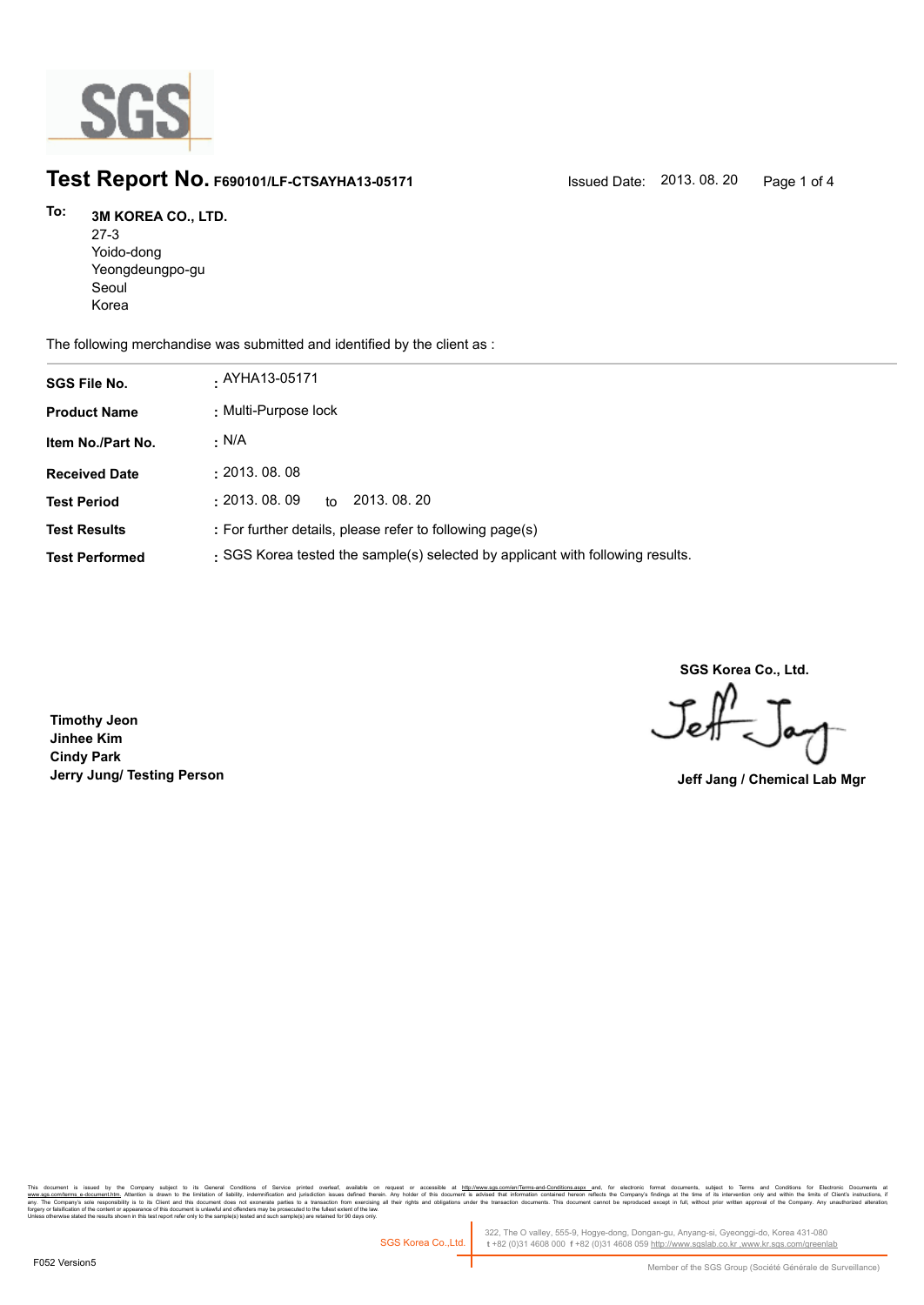

## **Test Report No. F690101/LF-CTSAYHA13-05171** Issued Date: 2013. 08. 20 Page 2 of 4

| Sample No.                | . AYHA13-05171.001           |
|---------------------------|------------------------------|
| <b>Sample Description</b> | : White plastic              |
| Item No./Part No.         | : N/A                        |
| <b>Materials</b>          | : ABS / PE / acryl foam tape |
| Other(s)                  |                              |
|                           |                              |

| <b>Test Items</b> | Unit  | <b>Test Method</b>                | <b>MDL</b> | <b>Results</b> |
|-------------------|-------|-----------------------------------|------------|----------------|
| Bisphenol A       | mg/kg | LC/DAD<br><b>HPI</b><br>In-House, | 10         | N.D.           |



NOTE:

- (1) N.D. = Not detected.(<MDL)
- $(2)$  mg/kg = ppm
- (3) MDL = Method Detection Limit
- $(4) -$  = No regulation
- (5) \*\* = Qualitative analysis (No Unit)
- (6) Negative = Undetectable / Positive = Detectable

r Company subject to General Condings of Service primide overleat, available on request or accessible at <u>mitovinwwss.commenterm-ana-Compions aspy</u> and, for election is broken that observe the distribution is subject to le es to a transaction from exercising all<br>ecuted to the fullest extent of the law.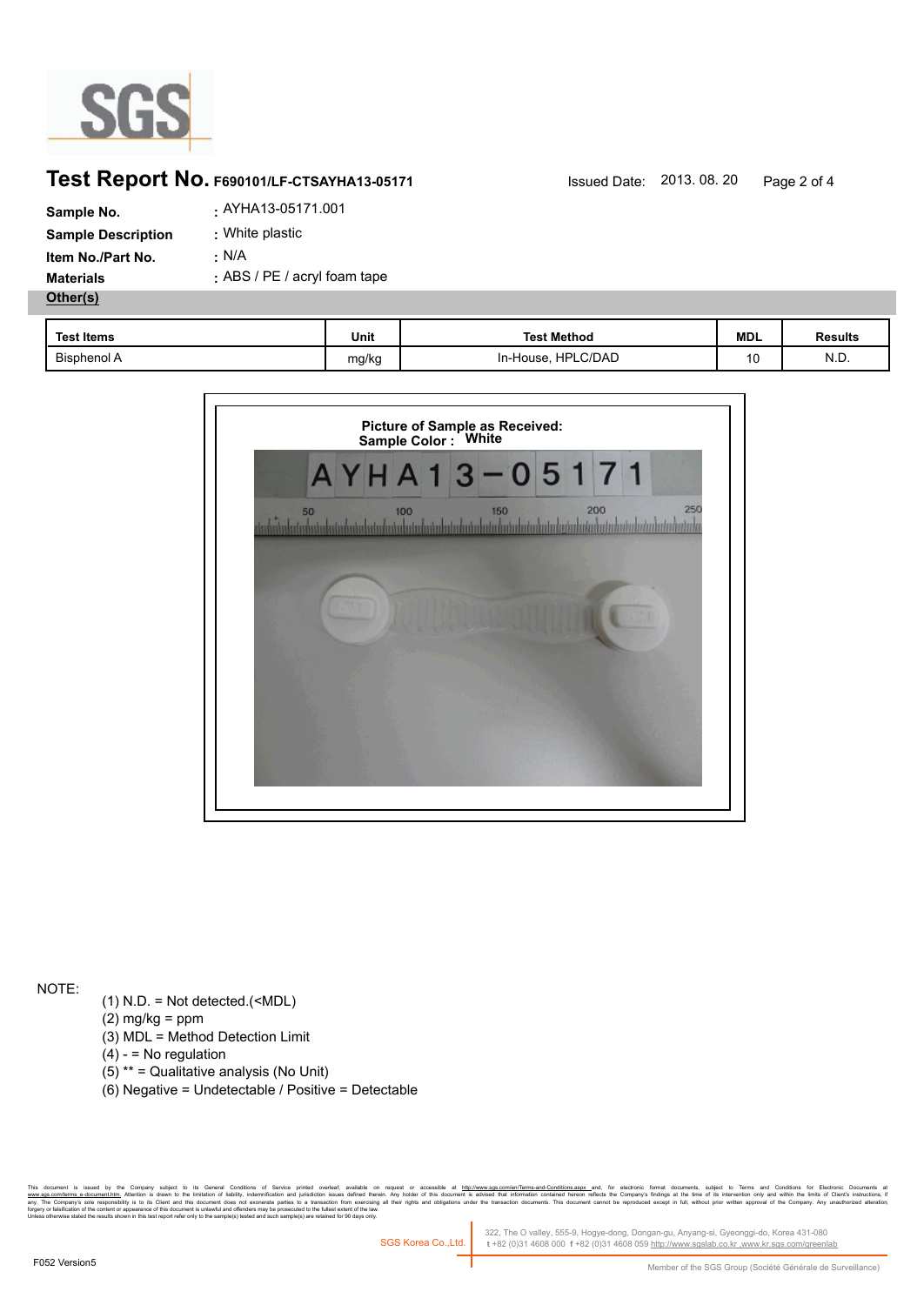

## **Test Report No. F690101/LF-CTSAYHA13-05171** Issued Date: 2013. 08. 20 Page 3 of 4

| Sample No.                | . AYHA13-05171.002           |
|---------------------------|------------------------------|
| <b>Sample Description</b> | : Transparency plastic       |
| Item No./Part No.         | : N/A                        |
| <b>Materials</b>          | : ABS / PE / acryl foam tape |
| Other(s)                  |                              |
|                           |                              |

| <b>Test Items</b>  | Unit  | <b>Test Method</b>           | <b>MDL</b> | Results |
|--------------------|-------|------------------------------|------------|---------|
| <b>Bisphenol A</b> | mg/kg | <b>HPLC/DAD</b><br>In-House, | 10         | N.D.    |



NOTE:

- (1) N.D. = Not detected.(<MDL)
- $(2)$  mg/kg = ppm
- (3) MDL = Method Detection Limit
- $(4) -$  = No regulation
- (5) \*\* = Qualitative analysis (No Unit)
- (6) Negative = Undetectable / Positive = Detectable

r Company subject to demail Condings of Service pumled overled, an allable on request or accessible at <u>mitovinwws sconnen/leme-and-Condings asy.</u> and, by electronic boundering, subject to lemma in company indings a the ti es to a transaction from exercising all<br>ecuted to the fullest extent of the law.